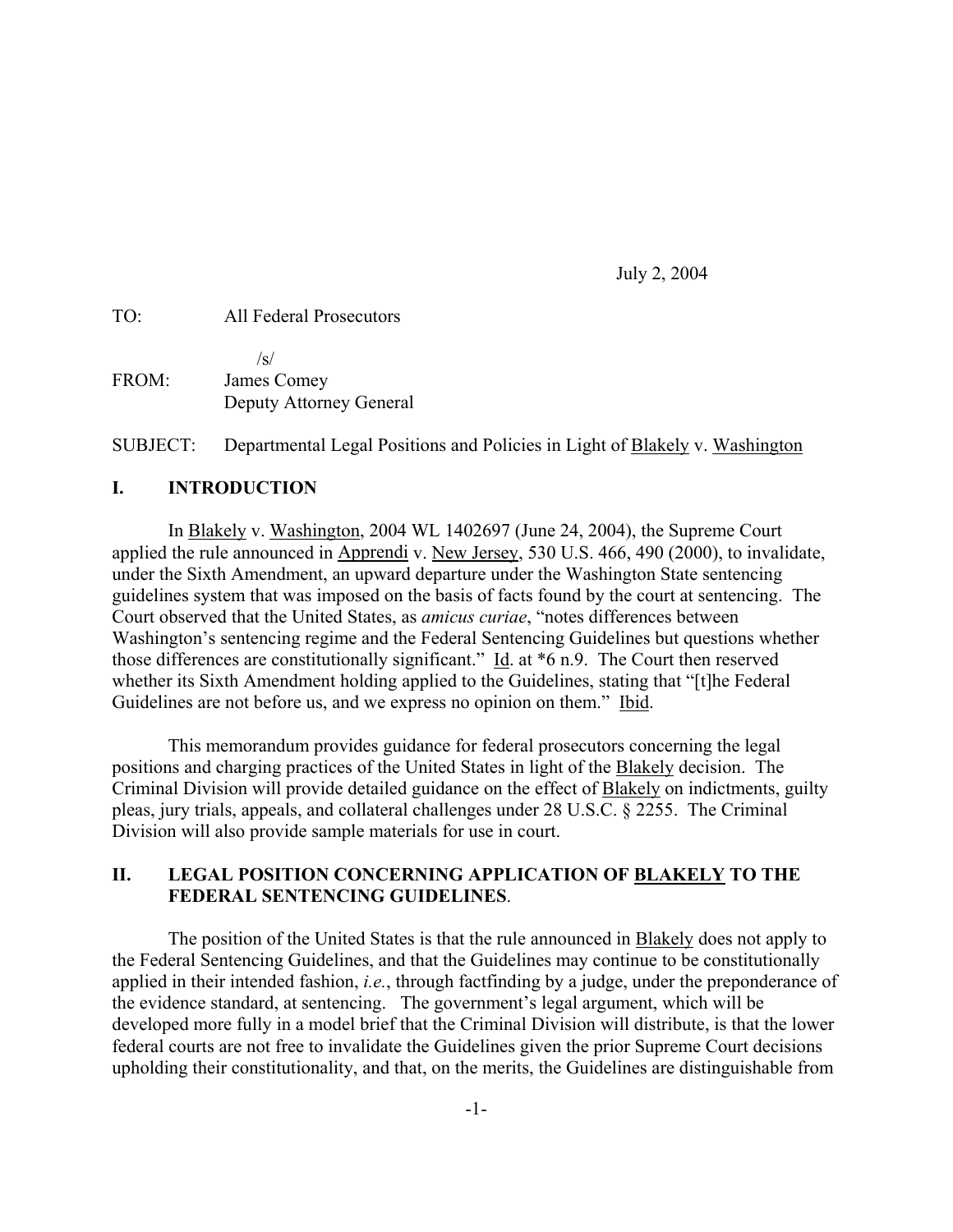the system invalidated in Blakely. All federal prosecutors should therefore argue in favor of the continued constitutional validity of the Sentencing Guidelines as a system requiring the imposition of sentences by judges. If the court rules that Blakely does invalidate all or part of the Guidelines system, prosecutors should preserve an objection. The Department of Justice has traditionally adhered to the principle that it will defend the constitutionality of Acts of Congress in all but the rarest of instances. The government vindicates that principle here by defending the constitutionality of the Sentencing Guidelines.

#### **III. LEGAL POSITION IF COURTS HOLD THAT BLAKELY APPLIES TO THE FEDERAL SENTENCING GUIDELINES**

If courts disagree with the government's legal position on the inapplicability of Blakely to the Guidelines, the next question that arises is what sentencing consequences ensue. The position of the United States is that, if Blakely applies, thus rendering the Guidelines' method of judicial factfinding unconstitutional, the Guidelines cannot be applied at all in certain cases. Those cases consist of prosecutions in which the application of the Guidelines requires the resolution of contested factual issues to determine whether upward adjustments or upward departures should be imposed above the maximum sentence based solely on the facts admitted by the defendant in a guilty plea or established by the jury's verdict. In such a case, overlaying the Blakely procedures on the Guidelines would distort the operation of the sentencing system in a manner that would not have been intended by Congress or the United States Sentencing Commission. Thus, if Blakely applies, the constitutional aspects of the Guidelines cannot be severed from the unconstitutional ones. In that event, the court cannot constitutionally apply the Guidelines, but instead should impose a sentence, in its discretion, within the maximum and minimum terms established by statute for the offense of conviction. In all such cases, the government should argue that, in the exercise of its discretion, the sentencing court should impose a sentence consistent with what would have been the Guidelines sentence.

There are three critical components of this position. **First**, the Guidelines remain constitutional and applicable if the Guidelines sentence can be calculated without the resolution of factual issues beyond the admitted facts or the jury verdict on the elements of the offense of conviction. Thus, in cases where a court, applying the Guidelines as they were intended, finds that there are no applicable upward adjustments under the Guidelines beyond the admitted facts or the jury verdict on the elements of the offense, the Guidelines are constitutional and should be applied. **Second**, in a case in which the defendant agrees to waive his right to resolution of contested factual issues under the Blakely procedural requirements, the Guidelines should be applied. Thus, waivers of "Blakely rights" in connection with plea agreements and guilty pleas may be sought. **Third**, in a case in which there are applicable upward adjustments under the Guidelines, and the defendant desires to contest the underlying facts under the Blakely procedures, the Guidelines system as a whole cannot be constitutionally applied. In that event, the government should urge the court to impose sentence, exercising traditional judicial discretion, within the applicable statutory sentencing range. The government's sentencing recommendation in all such cases should be that the court exercise its discretion to impose a sentence that conforms to a sentence under the Guidelines (including justifiable upward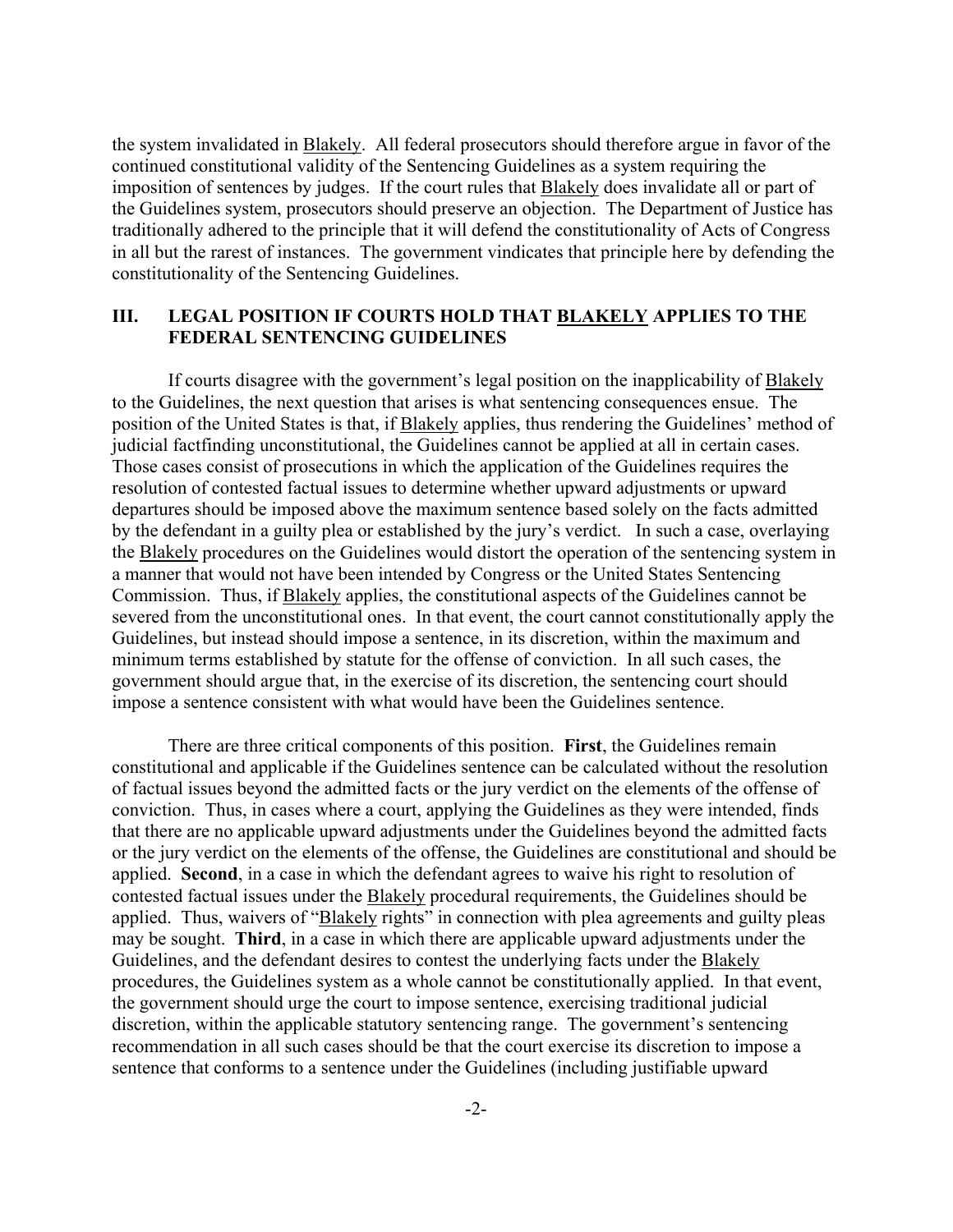departures), as determined without regard to Blakely.

This approach of having judges exercise discretion within the minimum and maximum statutory terms, rather than applying the Guidelines piecemeal, does not represent a departure from the Department's commitment to Guidelines sentencing. The Department will continue to urge that the Guidelines are constitutional in that Blakely is inapplicable. The government's alternative position that Blakely cannot be integrated into the existing sentencing scheme represents a recognition that the application of the Blakely charging, jury-trial, and reasonabledoubt procedures to the Guidelines distorts them in ways that render the Guidelines system, as currently configured, unworkable, and that Congress and the Commission would not have intended such a hybrid system. The conclusion that the entire system must fall, if Blakely applies in a particular case, permits prosecutors to urge that sentencing courts impose appropriately severe sentences within the statutory maximum and minimum terms as a matter of their discretion.

The sentencing courts then can, as a matter of discretion, consider the same factors that the Guidelines make relevant to sentencing. Blakely explicitly recognizes the constitutionality of such a discretionary sentencing process that considers all relevant facts. That interim solution, until definitive clarification is obtained from the Supreme Court and Congress, is legally and practically preferable to applying Blakely piecemeal so as to radically disfigure the operation of the Guidelines and in certain cases produce grossly inadequate sentences.

# **IV. CHARGING, PLEA AND TRIAL PRACTICES UNTIL THE SUPREME COURT CLARIFIES THE IMPACT OF BLAKELY**

Until the Supreme Court definitively rules on the constitutional impact of Blakely on the Guidelines, prosecutors should follow certain protective procedures in order to safeguard against the possibility of a changed legal landscape as a result of future court decisions.

**1. Indictments**. Prosecutors should immediately begin to include in indictments all readily provable Guidelines upward adjustment or upward departure factors (except for prior convictions that are exempt from the Blakely and Apprendi rules). While the legal position of the government is that inclusion of such factors is not constitutionally required in order to enhance a Guidelines sentence, in light of the unpredictable future path of court rulings, it is prudent for the government to protect against the possibility that such allegations in indictments will be held necessary.

**2. Superseding indictments**. In pending prosecutions that have not resulted in a plea of guilty or a trial, prosecutors should obtain superseding indictments that allege all readily provable Guidelines upward adjustment or upward departure factors (except for prior convictions that are exempt from the Blakely and Apprendi rules).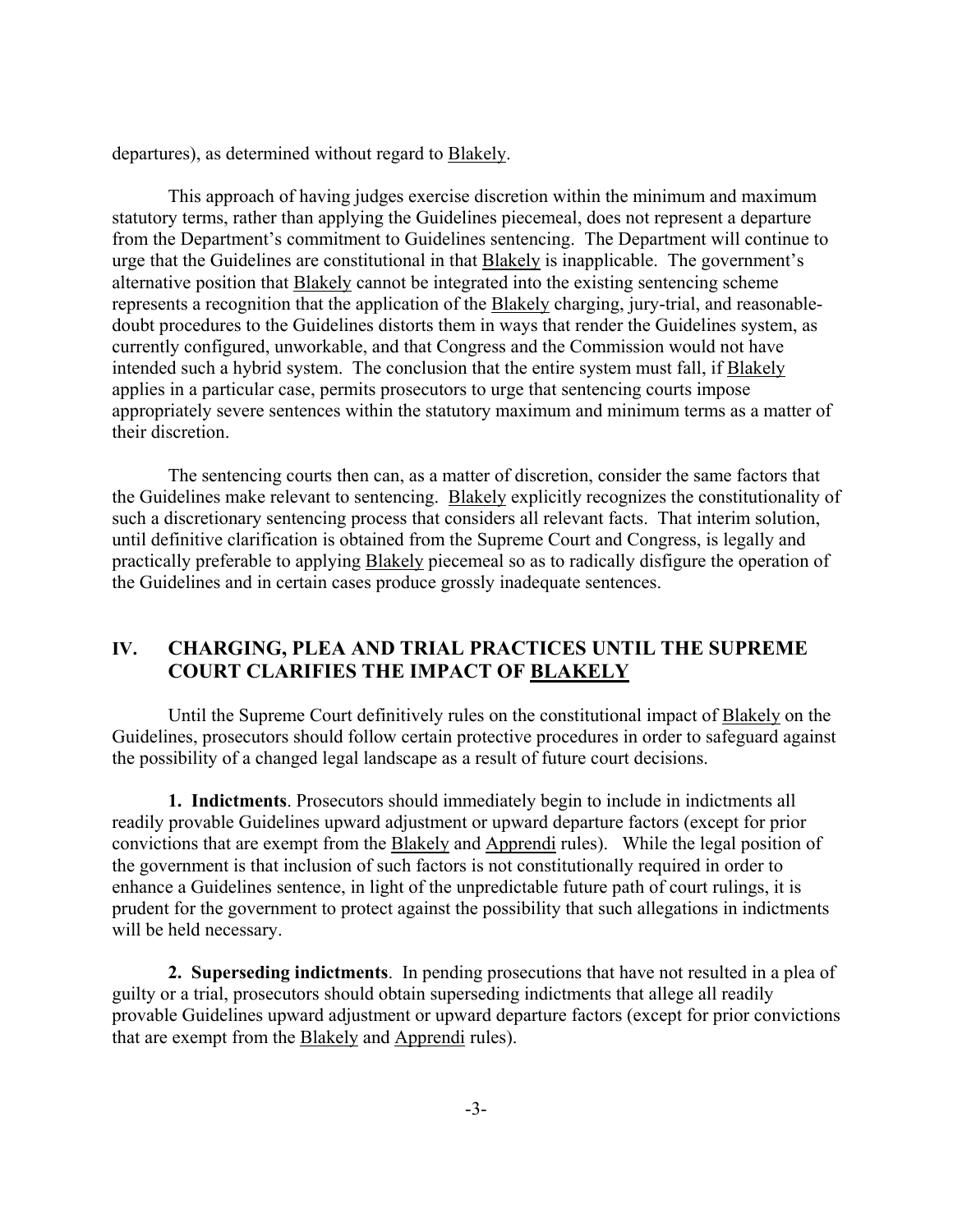**3. Pretrial explanatory filings.** Prosecutors should make clear to courts, in appropriate pretrial filings, that the indictment alleges Guidelines sentencing factors as a protective measure, in the event that the court concludes that compliance with the Blakely procedures is constitutionally required to secure upward adjustments and departures and that the Blakely procedures can be applied to the Guidelines. The government should urge the court to rule, before trial, whether it will apply Blakely to the Guidelines and, if so, how it will sentence the defendant upon conviction (*i.e.*, by applying the Guidelines to facts proved under the Blakelyrequired procedures, or by applying discretionary sentencing within the statutory sentencing range). If the defendant objects to the inclusion in the indictment of Guidelines factors, the government should consider offering to strike the allegations if the defendant agrees to waive any Blakely objection to the imposition of sentence based on the traditional Guidelines sentencing process, including factfinding on Guidelines factors by the judge, generally under the preponderance standard.

**4. Plea waivers.** Prosecutors should immediately seek to obtain plea agreements that contain waivers of all rights under Blakely. The agreements should generally include provisions stating that the defendant agrees to have his sentence determined under the Sentencing Guidelines; waives any right to have facts that determine his offense level under the Guidelines (including facts that support any specific offense characteristic or other enhancement or adjustment) alleged in an indictment and found by a jury beyond a reasonable doubt; agrees that facts that determine the offense level will be found by the court at sentencing by a preponderance of the evidence and that the court may consider any reliable evidence, including hearsay; and agrees to waive all constitutional challenges to the validity of the Sentencing Guidelines. Prosecutors may agree to modified waivers or conditional plea agreements preserving certain challenges if such concessions are found necessary in a particular case.

**5. Presentence reports.** Prosecutors should urge courts to continue to direct probation officers to prepare presentence reports that contain Guidelines sentencing calculations based on all available factual information normally considered at sentencing before the advent of Blakely. Regardless of what impact Blakely is held to have, the presentence report's computations under the Guidelines will be valuable in assisting the judge at sentencing and in assisting the Department, the Sentencing Commission, and Congress in assessing the effect of Blakely.

**6. Alternative sentences.** Prosecutors should ask district courts to state alternative sentences to enable efficient and prompt resentencing in the event that later appellate developments reject the approach that the sentencing court applies.

**7. Data collection**. U.S. Attorney's offices and the components of Main Justice should immediately establish data collection procedures, using standardized procedures to be developed by EOUSA, to ensure collection of information about (a) sentences actually imposed on defendants in light of Blakely and (b) the Guidelines range that would have been applicable absent Blakely. The collection of such data is critical to allow the Department to monitor the sentencing effect of Blakely.